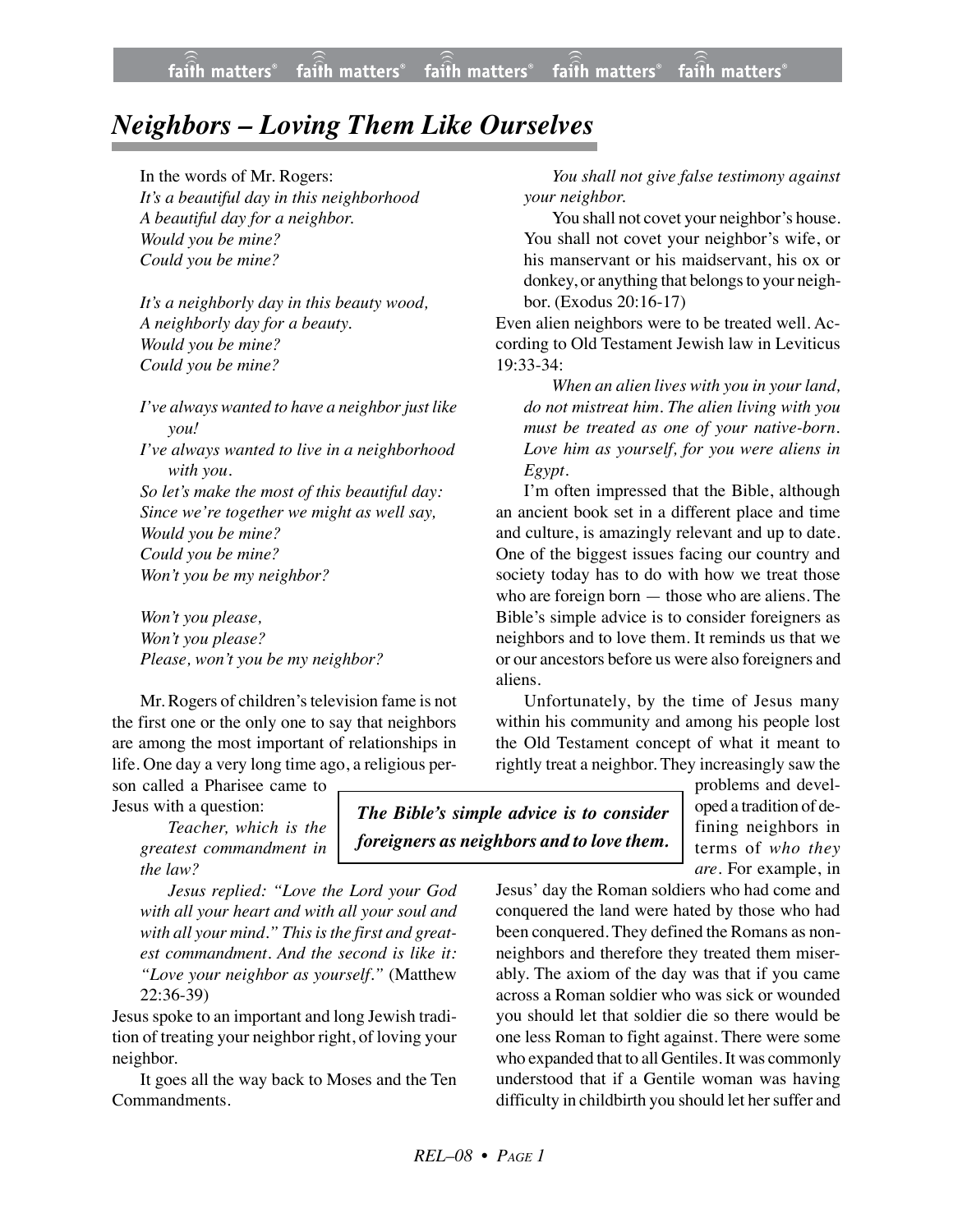die for then there would be two less Gentiles for you to worry about.

Neighbors increasingly became defined as "our kind of people." Neighbors were people that we like and that are like us — people that share our values. But it was not just a first century Palestine tradition; it has been done repeatedly in every generation, in every ethnic group, in every country including in America today.

When Charleen and I lived in Colorado, we bought a home in a subdivision in Boulder County. When we moved in, our next door neighbor never came to greet us or to welcome us or to visit us. I don't think we thought very much about it at the time. Then one day we saw him outside in his yard as we backed out of the driveway so we honked and waved and shouted, "Hello." No response. No wave. No hello. We tried that a number of times and he never spoke. He never responded. Nothing.

Then one day something really irritating happened. If you live in Colorado one of the premiums is being able to see the Rocky Mountains and all their grandeur. There was only one window in our house from which we could see the mountains and that was a patio door from the family room. One morning looking out we saw not the Rocky Mountains but a huge travel trailer that our neighbor had parked close to the side of our house, completely blocking our view. It probably wasn't a good occasion to try again to get to know the people next door, but it was sufficiently irritating that I went over, introduced myself and said hello. He said nothing. I explained that we were unable to see the mountains which was one of the reasons that we had bought the house. I said that we would really appreciate it if he could move the travel trailer a few feet forward or back so we'd be able to see the mountains. He just looked at me and said nothing. The entire time that we lived there he never spoke to us, never a single word, just nothing.

Now there was a temptation – there were a lot of temptations actually – that came with this, but one of the temptations was to say, "He's not my neighbor. He's just the guy that lives in the house that happens to be next door. But neighbor, he's not." I remembered from the closing on the house that the subdivision had real estate covenants. I went and reread those covenants and they said that trailers like this were not to be parked there and that you were not to obstruct the mountain view of anyone else that was in the subdivision. However, in order to enforce that it would require that we get a lawyer, which is not the best way to get acquainted with your next door neighbors!

Perhaps it would be a lawyer like the one in the New Testament in Luke 10, who came to Jesus one day with a legal question, "Who is my neighbor?"

*In reply Jesus said: "A man was going down from Jerusalem to Jericho, when he fell into the hands of robbers. They stripped him of his clothes, beat him and went away, leaving him half dead. A priest happened to be going down the same road, and when he saw the man, he passed by on the other side. So too, a Levite, when he came to the place and saw him, passed by on the other side. But a Samaritan, (by the way, the Jews and the Samaritans didn't speak to each other — they pretty much hated each other) as he traveled, came where the man was; and when he saw him, he took pity on him. He went to him and bandaged his wounds, pouring on oil and wine. Then he put the man on his own donkey, took him to an inn and took care of him. The next day he took out two silver coins and gave them to the innkeeper. 'Look after him,' he said, 'and when I return, I will reimburse you for any extra expense you may have.'"*

Then Jesus asked,

*Which of these three do you think was a neighbor to the man who fell into the hands of robbers?*

*The expert in the law replied, "The one who had mercy on him."*

*Jesus told him, "Go and do likewise."*

Most of us today don't know a great deal about Jewish priests or Levites and none of us has ever met a Samaritan. Maybe it's more helpful to hear the way Clarence Johnson has paraphrased this old parable of Jesus in a book called, "The Cotton Patch Gospel." It goes like this:

*A man was going from Atlanta to Albany and some gangsters held him up. When they*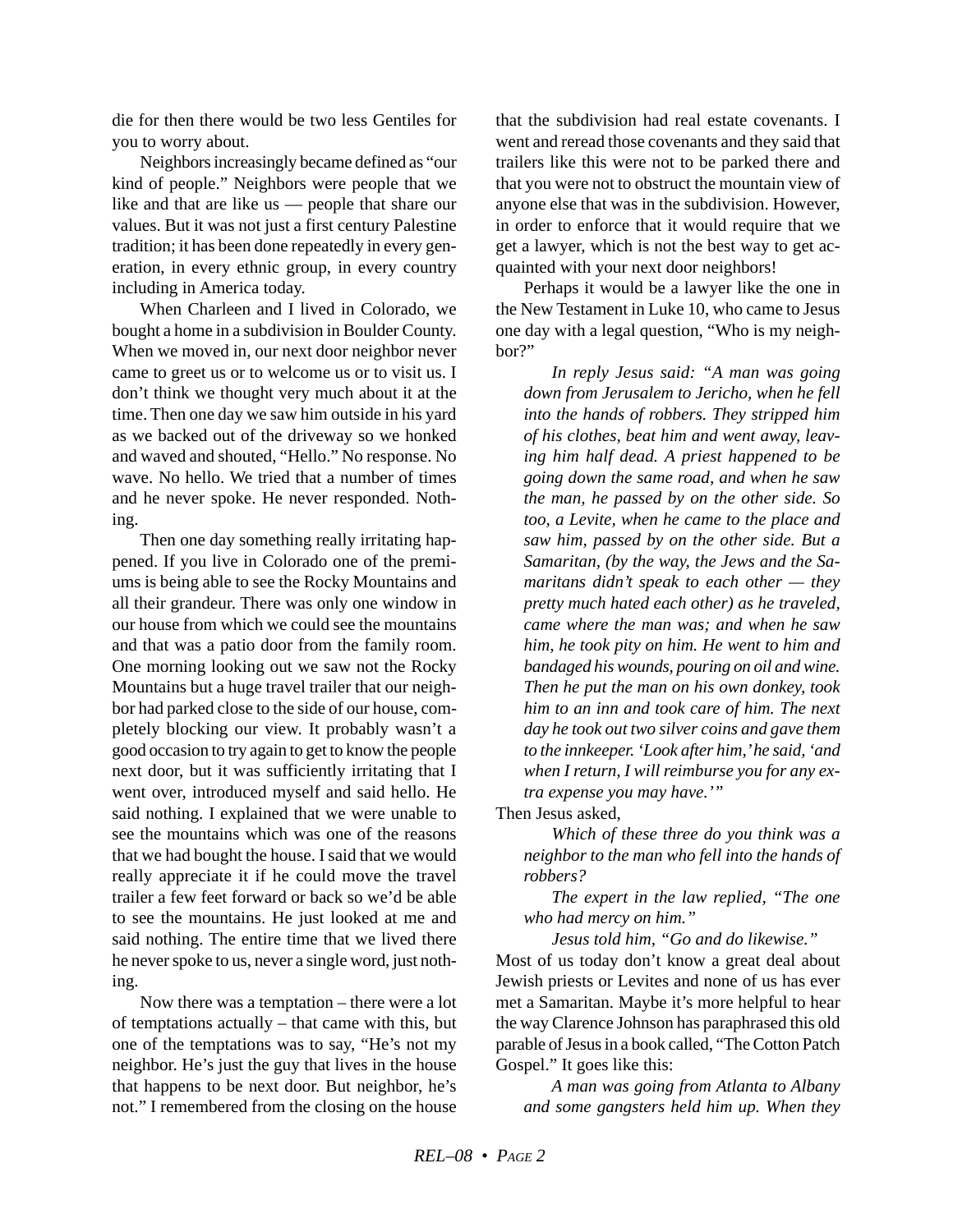*had robbed him of his wallet and brand-new suit, they beat him up and drove off in his car, leaving him unconscious on the shoulder of the highway.*

*Now it just so happened that a white preacher was going down that same highway. When he saw the fellow, he stepped on the gas and went scooting by.*

*Shortly afterwards, a white Gospel song leader came down the road, and when he saw what had happened, he too stepped on the gas.*

*Then a black man traveling that way came upon the fellow, and what he saw moved him to tears. He stopped and bound up his wounds as best he could, drew some water from his water jug to wipe away the blood and then laid him on the back seat. He drove on into Albany and took him to the hospital and said to the nurse, "You take good care of this white man I found on the highway. Here's the only two dollars I got, but you all keep account of what he owes, and if he can't pay it, I'll settle up with you when I make a pay-day."*

With that story, Jesus changed the definition of a neighbor from who that person is to what I do in relationship to other people. The issue is not whether a person is a Jew or a Gentile or a Samaritan, black or white, rich or poor or a good guy or a bad guy. It doesn't matter whether he got himself into the trouble. For it could well be argued that anyone who lived between Jerusalem and Jericho about other people — what color are they, what's their political persuasion, does this person have a lifestyle that I could never approve or endorse? Did they bring on their own problems or are they innocent victims of circumstances they could not control? I have to go through all of these categories to decide how I'm going to react if I have a reactive approach to neighbor relations.

Jesus' way is enormously freeing. He told us that we don't have to make those kinds of judgments about other people. I don't have to sit in judgment of someone else; I don't have to classify or distinguish who's good and who's bad or what group another person belongs to. Jesus said that we are to love others no matter who they are. No matter what they do. My relationship to someone else is based upon the way I behave, not the way that person behaves. It's based upon who I am as a Christian. It's proactive, not reactive.

Jesus demonstrated proactive love in revolutionary ways. He did things that left other people very uncomfortable in his time. He was kind and generous to Roman soldiers. As a result he was accused of acts of treason. Jesus invited and allowed women to become part of his core of disciples at a time when Rabbis were not even supposed to speak to women. He welcomed children to his side, to sit on his lap, when his closest friends and followers shooed them away. He even touched lepers who by law had to cry out "unclean" so that everyone could keep a distance.

knew that that was a dangerous road, infested with bandits and this is what you could expect if you traveled alone or without a caravan. But that didn't seem to be considered. Whether he was capable of repaying wasn't a

factor. The definition of a neighbor is in me — it's what I do to help others, not who they are or what they do. The difference is astonishing and transforming.

As Christians, it means that we are no longer reactive. Our side of the relationship to neighbors is not based upon who they are or what they do. Reactive relationships are burdensome for they mean that I must make ten thousand judgments

*As Christians we are to love like Jesus, to relate to neighbors based upon his love flowing through us and bubbling over, not on the basis of who they are or what they*

When Jesus said that Christians would become known for their love, he envisioned the church with love flowing both ways. Not loving because the love is deserved, but loving

because the love nf Jesus Christ flows through us. When Christians gather together we are to pour out love for each other and become the beneficiaries of it as well. The church gathering together is like batteries coming together to be recharged so that we can distribute the love of Christ to others all week long. Even if we receive no love in return, we come back together again and love each other so much that we are recharged, refreshed, so